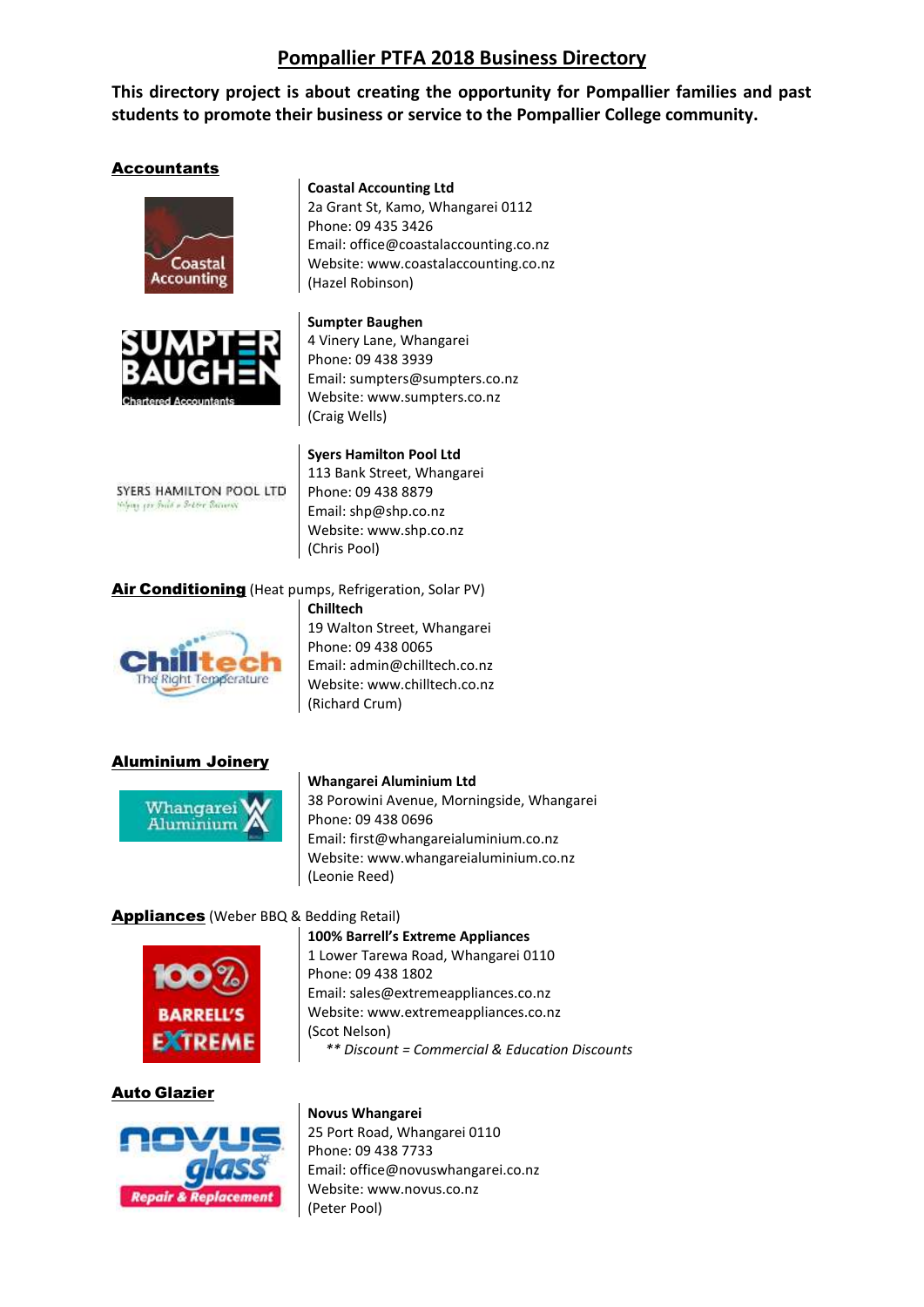# **Butchery**



# Dentists



# **Kensington Dental Centre**

**Mad Butcher Whangarei**

Phone: 430 6980

(Rob Wightman)

97 Walton Street, Whangarei 0110

Email[: whangarei@madbutcher.co.nz](mailto:whangarei@madbutcher.co.nz) Website: [www.madbutcher.kiwi](http://www.madbutcher.kiwi/)

22 Kensington Ave, Whangarei 0112 Phone: 09 4370043 Email[: admin@kensingtondental.co.nz](mailto:admin@kensingtondental.co.nz) Website: [www.kensingtondental.co.nz](http://www.kensingtondental.co.nz/) (Rachel Svenson)



# Driving School



# **Engineering** (Heavy)



# Finance Broker



## **Finance New Zealand Limited**

Phone: 027 817 9728 Email[: andrewp@financenz.co.nz](mailto:andrewp@financenz.co.nz) Website: [www.financenz.co.nz](http://www.financenz.co.nz/) (Andrew Partington)

# Geotechnical & Civil Testing Services



**Geocivil**

166 Bank Street, Regent, Whangarei Phone: 09 438 4417 Email[: martin@geocivil.co.nz](mailto:martin@geocivil.co.nz) Website: www.geocivil.co.nz (Martin Adams)

# Heat Pump Hot Water Systems



**Calitec Hot Water Systems** 86 Kara Road, Maungatapere Phone: 0800 125 225 Email[: info@calitec.nz](mailto:info@calitec.nz) Website: [www.calitec.nz](http://www.calitec.nz/) (Peter Ras) *\*\* Discount = 10% installation costs*

# **Lumino The Dentists – Bank Street**

120 Bank Street, Whangarei 0110 Phone: 09 438 7300 Email: [bankstreet@lumino.co.nz](mailto:bankstreet@lumino.co.nz) Website: [www.lumino.co.nz](http://www.lumino.co.nz/) (Dr Matthew Ross)

#### **St John Driving Academy**

43 Western Hills Drive, Whangarei Phone: 09 437 4120 Email[: drivingacademy@stjohn.org.nz](mailto:drivingacademy@stjohn.org.nz) Website: [www.stjohndriving.co.nz](http://www.stjohndriving.co.nz/) (Richie Cates)

# **Culham Engineering**

15-17 Hewlett Street, Whangarei 0110 Phone: 09 4387145 Email[: rob@culham.co.nz](mailto:rob@culham.co.nz) Website: [www.culham.co.nz](http://www.culham.co.nz/) (Rob Kirwan)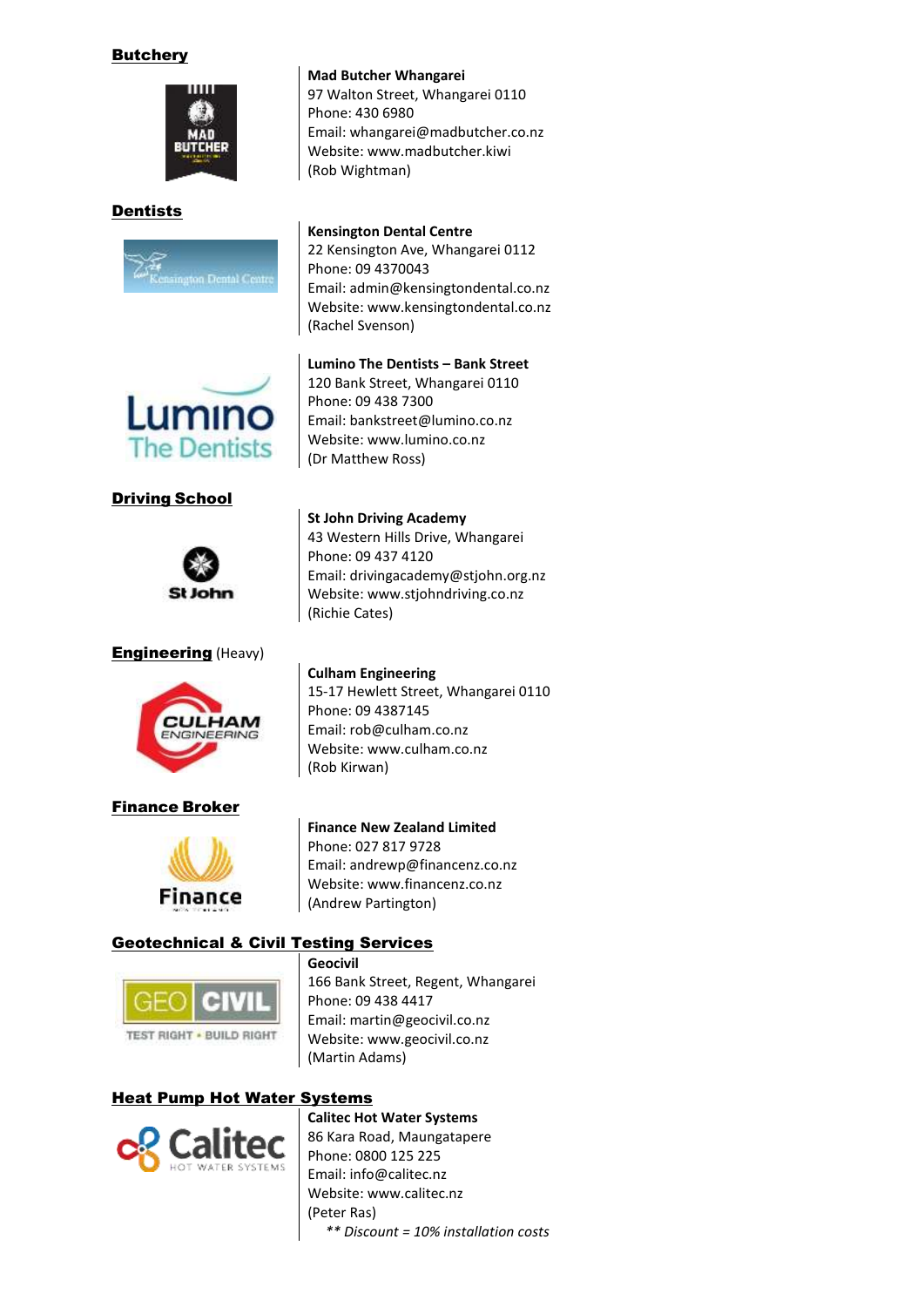# House Companies



#### **GJ Gardner Homes Whangarei**

14 Percy Street, Whangarei Phone: 09 437 5666 Email[: whangarei@gjgardner.co.nz](mailto:whangarei@gjgardner.co.nz) Website: [www.gjgardner.co.nz](http://www.gjgardner.co.nz/) (Peter & Pamela Butler)



#### **Platinum Homes**

24a Commerce Street, Whangarei Phone: 09 972 7037 Email[: deanmcgonagle@platinumhomes.co.nz](mailto:deanmcgonagle@platinumhomes.co.nz) Website: [www.platinumhomes.co.nz](http://www.platinumhomes.co.nz/) (Dean McGonagle)

## **Lawyers**



# Painter

**NORTHLAND PAINTERS** 

## Pharmacy



## Plumber



## Real Estate



## **Marsden Woods Inskip Smith**

122 Bank Street, Whangarei Phone: 09 438 4239 Email[: info@mwis.co.nz](mailto:info@mwis.co.nz) Website: [www.mwis.co.nz](http://www.mwis.co.nz/) (Rachel Wasbone)

**Wills Westenra Ltd**

3 Hunt Street, Whangarei Phone: 09 459 7000 Email[: reception@willswestenra.co.nz](mailto:reception@willswestenra.co.nz) Website: www.willswestenra.co.nz (Marianne Martin)

#### **Northland Painters**

5 Bounty Place, Raumanga Phone: 09 433 6187 Email[: b.andrew@xtra.co.nz](mailto:b.andrew@xtra.co.nz) Website: www.northland painters.co.nz (Ben Andrew)

#### **Unichem Buchanans Pharmacy**

81 Paramount Parade, Whangarei Phone: 09 435 3323 Email[: admin@buchananspharmacy.co.nz](mailto:admin@buchananspharmacy.co.nz) Website: [www.buchananspharmacy.co.nz](http://www.buchananspharmacy.co.nz/) (Gemma Buchanan) \*\**Discount = Living Rewards*

#### **Johnson Richards**

14 Porowini Ave, Whangarei Phone: 09 438 4023 Email[: office@johnsonrichards.co.nz](mailto:office@johnsonrichards.co.nz) Website: [www.whangareiplumbers.co.nz](http://www.whangareiplumbers.co.nz/) (Tim Golder)

**Harcourts Whangarei** 33/35 Robert Street, Whangarei Phone: 09 430 1000 Email[: whangarei@harcourts.co.nz](mailto:whangarei@harcourts.co.nz) Website: [www.whangarei.harcourts.co.nz](http://www.whangarei.harcourts.co.nz/) (Julz Cooper)